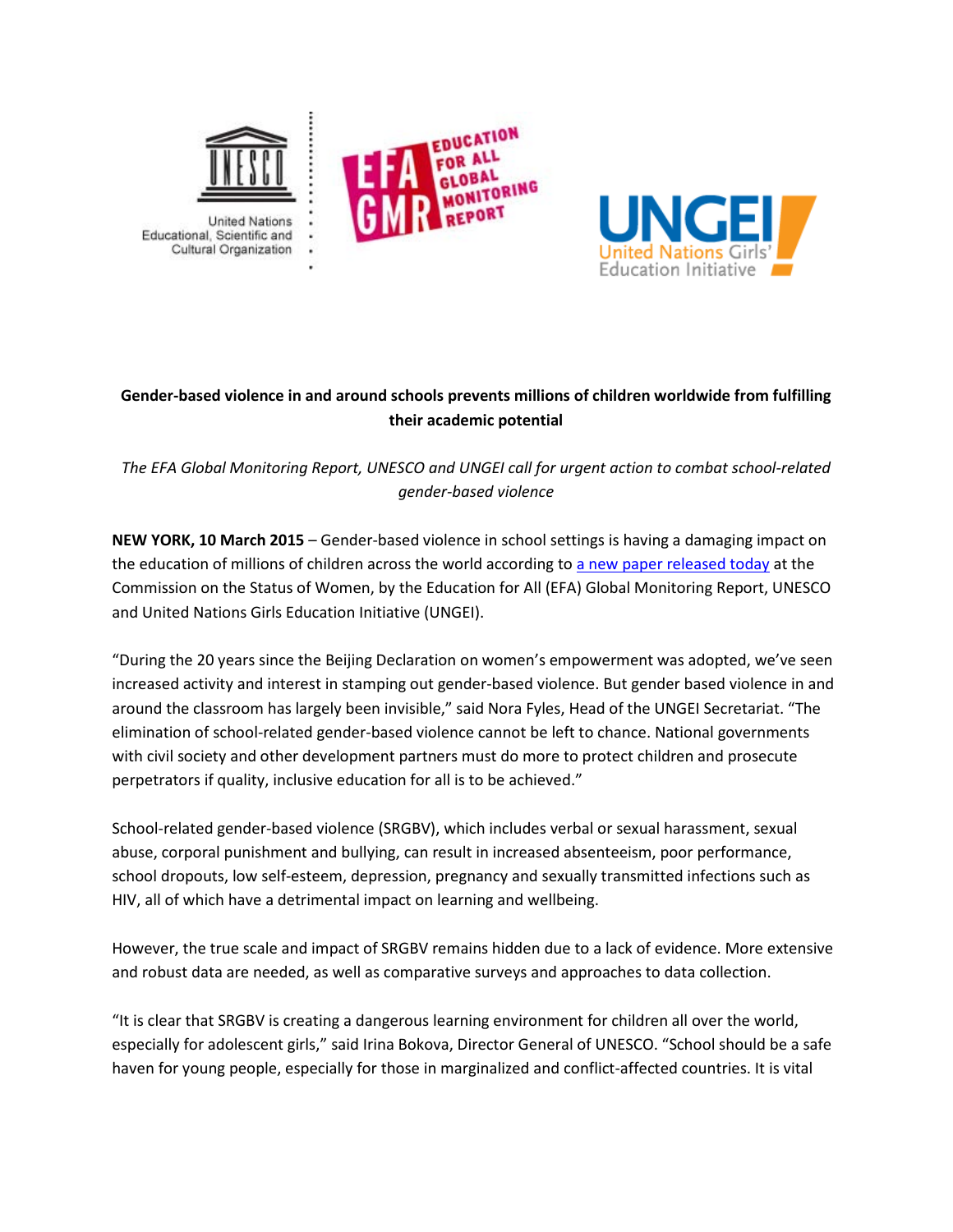that the international community works together to ensure better research is carried out to understand the scale and scope of SRGBV and to develop policies to eliminate it post-2015."

Studies suggest that adolescent girls are particularly vulnerable to sexual violence, harassment and exploitation, including in school settings. Data shows that 10% of adolescent girls in low and middle income countries reported incidences of forced sexual intercourse or other sexual acts in the previous year. And a national survey in South Africa showed that almost 8% of all secondary school girls have experienced severe sexual assault or rape while at school.

SRGBV isn't just confined to low income countries but is a global phenomenon. A study in the Netherlands found that 27% of students had been sexually harassed by school personnel.

While studies on sexual violence show a greater prevalence among girls, further research into SRGBV reveals that boys are also at risk.

One of the most widely documented forms of violence in schools is bullying. An estimated 246 million boys and girls experience verbal bullying each year.

Chronic poverty, conflict and crises, unstable living conditions and discrimination due to sexual orientation, disability or ethnicity are all factors that amplify the risk of SRGBV.

"We know that SRGBV impacts children's health and well-being, as well as school participation, learning and completion," said Aaron Benavot, Director of the EFA Global Monitoring Report. "Addressing SRGBV will increase attendance, enhance children's quality of education and improve learning outcomes. This must be a vital component of any post-2015 agenda."

The EFA Global Monitoring Report, UNESCO and UNGEI call for:

- National governments to incorporate SRGBV prevention, protection and accountability mechanisms into national policies and action plans.
- Better research and monitoring so that the prevalence of SRGBV, its impact on children's education and the risk factors within different countries and contexts can be fully understood.
- Teachers, health workers, police, local communities, religious leaders and civil society organisations to work together – at the local and national level – to implement programmes that effectively combat SRGBV.
- Tackling SRGBV to be clearly recognized as a vital part of achieving equality in education within the education goal of the post-2015 Sustainable Development Goals.